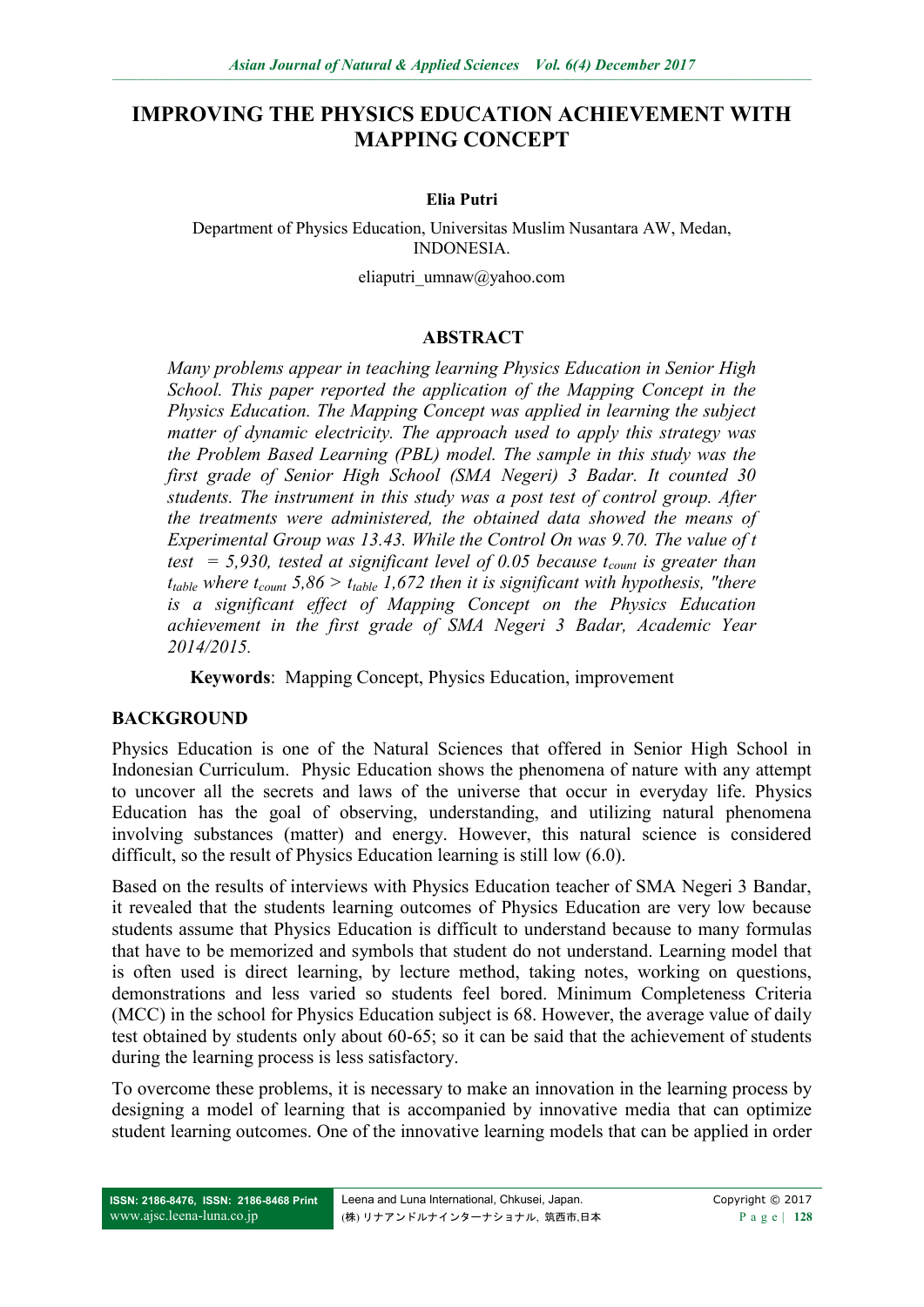to optimize student learning outcomes is the Problem Based Learning (PBL) model by using more varied and interesting learning media, one of them is by using Mapping Concept.

According to Suparno (2005: 111), Mapping Concept is a schematic overview to present a series of concepts and links among these concepts. Mapping concept can improve students' memory in learning. It means that students can learn more effectively and efficiently with reductive thinking by way of summarizing the information much into the main concepts that are interconnected into a diagram or picture. This is much stronger than remembering a sentence structure.

With the Problem Based Learning (PBL) model, students are required to solve the problems presented by digging as much information. This experience is indispensable in everyday life where the development of one's mindset and work patterns depends on how he or she taught himself. In essence, the Problem Based Learning is a learning that uses real-world problems presented at the beginning of learning. Then the problem is investigated to be known solution of the problem solving. The Problem Based Learning model begins with problems; then it leads the students to deepen their knowledge with topic that they already knew and what they needed to know in solving the problem.

# **PROBLEM FORMULATION**

Based on the background, the formulation of the problem to be studied in this research covers;" The effect of Mapping Concept on the Physics Education achievement in the first grade of SMA Negeri 3 Badar, Academic Year 2014/2015.

# **THEORETICAL FRAMEWORK**

Learning is an important process for the change of human behaviour and includes everything that is thought and done. A person is said to learn when there is a certain change in him as from the do not know to know. The problem of understanding this learning, psychologists and education suggests the definition of learning is different according to the point of view and the learning process.

It is noted that the learning is an attempt by a person to gain a whole new behavioural change, as a result of his own experience in interaction with his environment, while Sardiman (2011: 21) said that learning is changing. In this case, the meaning of changing is behavior. So learning will bring changes to the learning individuals. Changes are not only related to the addition of science, but also in the form of skills, attitudes, attitudes, understandings, selfesteem, interests, character, and adjustments.

Trianto (2011: 16) argued "Learning essentially is a process marked by the change in a person". Changes as a result of the learning process can be indicated in various forms such as changing knowledge, understanding, attitudes and behavior, skills and abilities, as well as changing in other aspects that exist in the learning individual.

From some understanding of learning according to several experts, it can be concluded that learning is a process that resulted in behavioral changes as a result of his experience include changes in attitudes, knowledge, skills and other changes.

# **Problem Based Learning (PBL)**

Problem-Based Learning is appropriate to realize the goals of Natural Sciences Education. It is believed that the Natural Sciences Education is based on the practice and interpretation, which is related to real life. The PBL Model is facilitating both relationships. In the PBL, the focus of learning is on the chosen problem so that learners not only learn the concepts that deal with the problem but also understand the concepts relevant to the issues that become the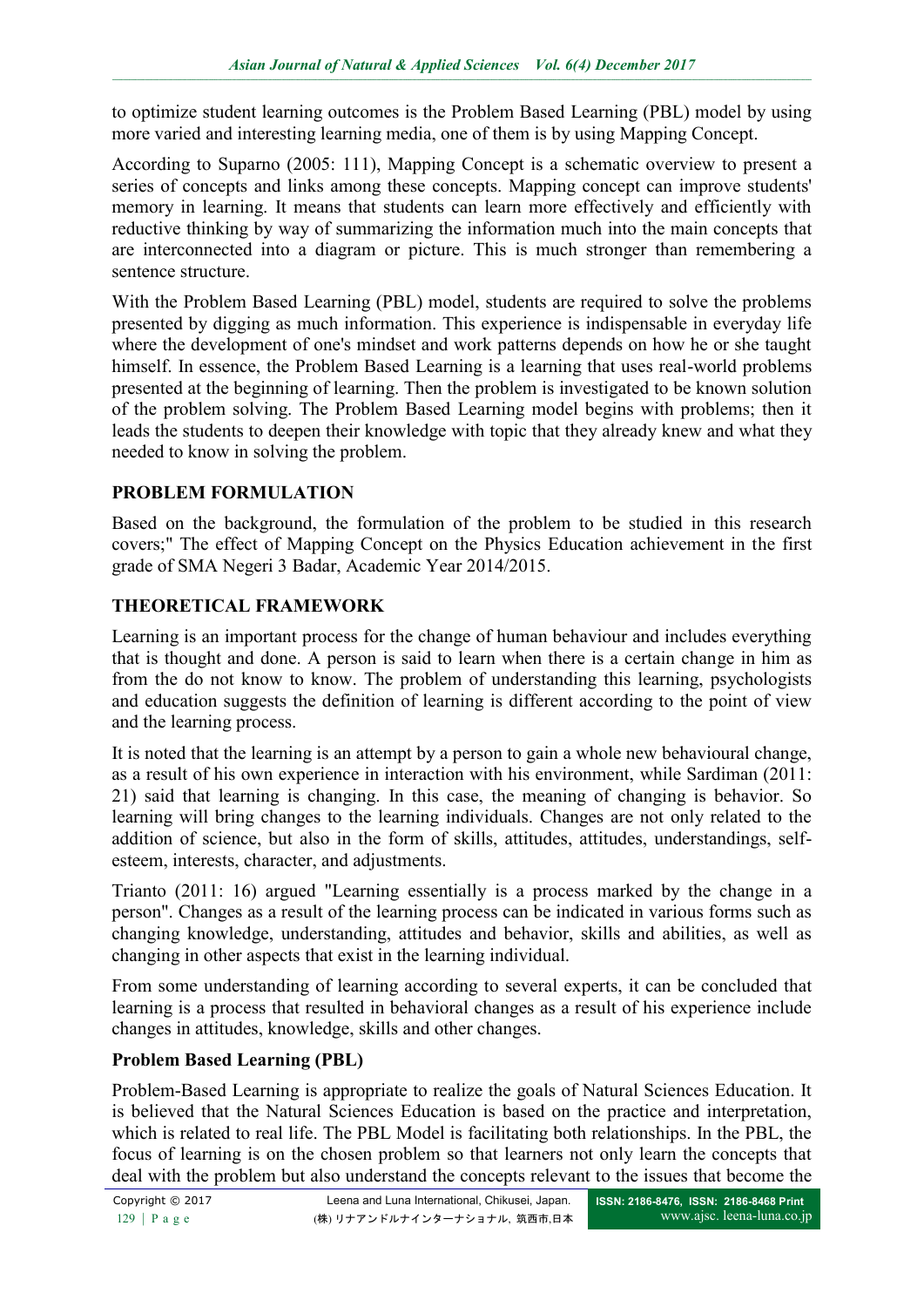center of attention but also gain experience learning related to skills that apply the scientific method in problem solving and cultivate a critical mindset.

According to Arends (2008: 41) the essence of PBL in the form of presenting various problematic situations are authentic and meaningful to the students, which can serve as a stepping stone for investigation. The role of teachers in problem-based learning is to address issues, provide questions, facilitate investigations and dialogue. Most importantly the teacher provides scaffold or a supportive framework that improves inquiry and intellectual growth. PBL is not possible unless teachers create a classroom environment where open and honest exchange of ideas can occur. Problem-Based Learning is the use of the various intelligences needed to confront real-world challenges, the ability to deal with new things and complexities.

The following describes the learning characteristics based on the problem:

- a. The problem becomes a starting point in learning.
- b. The issues raised are the problems that exist in the unstructured real world.
- c. Problems require multiple perspectives .
- d. Problems challenge students' knowledge, attitudes and competencies that then require the identification of learning needs and new areas of learning.
- e. Learning self-direction becomes the main thing.
- f. Utilization of diverse knowledge resources, their use, and evaluation of information resources is essential in PBL.
- g. Learning is collaborative, communication and cooperative.
- h. The development of inquiry and problem solving skills is just as important as mastering the content of knowledge to find solutions of the problem.
- i. The openness of the process in problem-based learning involves the synthesis and integration of a learning process.
- j. Problem-based learning involves evaluating and reviewing student experiences and learning processes.

# **Student learning outcomes**

PBL is not designed to help teachers deliver large amounts of information to students, but it is designed primarily to help students develop thinking skills, problem-solving skills, intellectual skills, learning the roles of adults by experiencing them through various real situations that are simulated and become autonomous learners.



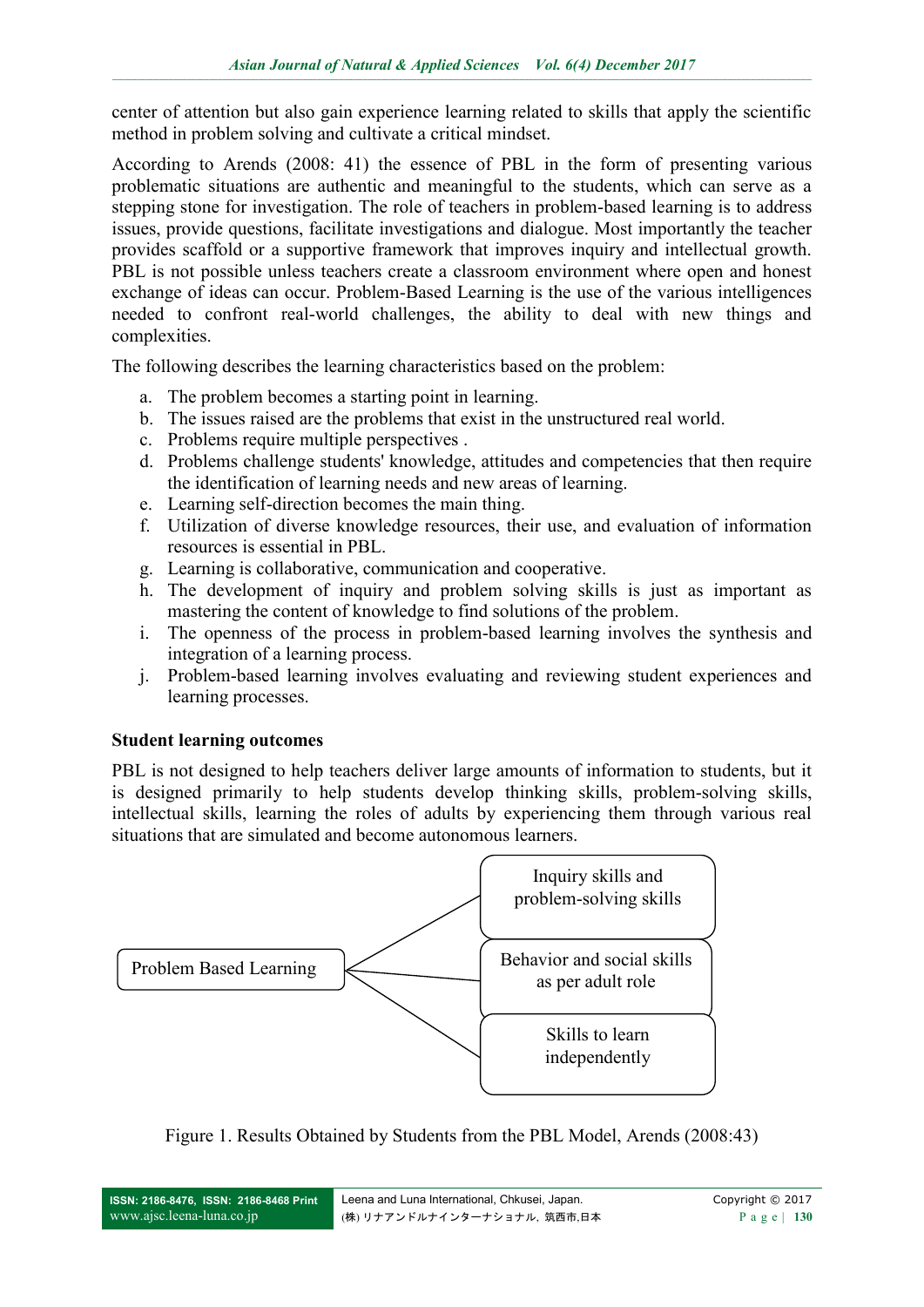| Syntax of PBL                                                 | The Activity of Teacher                                                                                                  |  |  |  |
|---------------------------------------------------------------|--------------------------------------------------------------------------------------------------------------------------|--|--|--|
| 1 <sup>st</sup> Phase:                                        | Teachers explain learning objectives,                                                                                    |  |  |  |
| Providing an orientation about the<br>problem to the students | describe important logistical needs, and<br>motivate students to engage in problem-<br>solving activities.               |  |  |  |
| 2 <sup>nd</sup> Phase:                                        | Teachers help students to define and<br>organize learning tasks related to the                                           |  |  |  |
| Organizing students to observe                                | problem.                                                                                                                 |  |  |  |
| $3^{\text{rd}}$ Phase                                         | Teachers encourage students to get the                                                                                   |  |  |  |
| Assisting independent and group<br>investigations             | right information, carry out experiments<br>and seek explanations and solutions.                                         |  |  |  |
| $4^{th}$ Phase:                                               | Teachers assist students in planning and                                                                                 |  |  |  |
| Developing and presenting artefacts<br>and exhibits           | preparing appropriate artefacts, such as<br>reports, videotapes, and models and<br>helping them to pass it on to others. |  |  |  |
| 5 <sup>th</sup> Phase                                         | Teachers help students to reflect on their                                                                               |  |  |  |
| Analyzing and evaluating the<br>problem-solving process       | investigations and the processes they<br>use.                                                                            |  |  |  |

|  |  |  |  |  | Table 1. Sintaks Model Problem Based Learning (PBL) |  |
|--|--|--|--|--|-----------------------------------------------------|--|
|--|--|--|--|--|-----------------------------------------------------|--|

# **Mapping Concept Learning**

(Arends, 2008:57)

Learning with mapping concept can help students reduce the way of learning by memorizing and improve meaningful student learning by linking concepts. Mapping concept can attract students' attention and reduce difficulties in understanding the subject matter, while it also helps to improve new skills for students in learning, because the concept of mapping is a systematic and brief knowledge but there are many concepts in it.

According to Suparno in Trianto (2011: 158) mapping concept is "a schematic overview to present a series of concepts and links among other concepts". Mapping concept is also links between concepts that have meaning and meaning. Mapping concept is a way to show the concept of science in a systematic way, i.e starting from the relationship with each other to form knowledge and facilitate the understanding of a learning topic. Concept of mapping is used to express meaningful relationships between concepts in the form of proportions. Proportions are two or more concepts connected by words in a semantic unit. Concept of mapping can improve students' memory in learning. It means that students can learn effectively and efficiently by reductive thinking that is by summarizing the information that many into the main concepts are interconnected into a diagram or image is much more powerful than remembering a sentence arrangement.

Drawing concept of mapping is one of the method of teaching that is structured systematically based on concepts that need to be studied, understood, observed, and evaluated in a teaching topic. A concept is made into a coordinate point that can relate to other concepts so that they are related to each other. The concept of mapping plays a role to summarize the subject matter which only shows the essential teaching materials. Mapping concept not only help teachers to deliver course material, but also help students to learn so that students can prepare early for their abilities to learn the lesson materials that will be learned later that will be needed as support.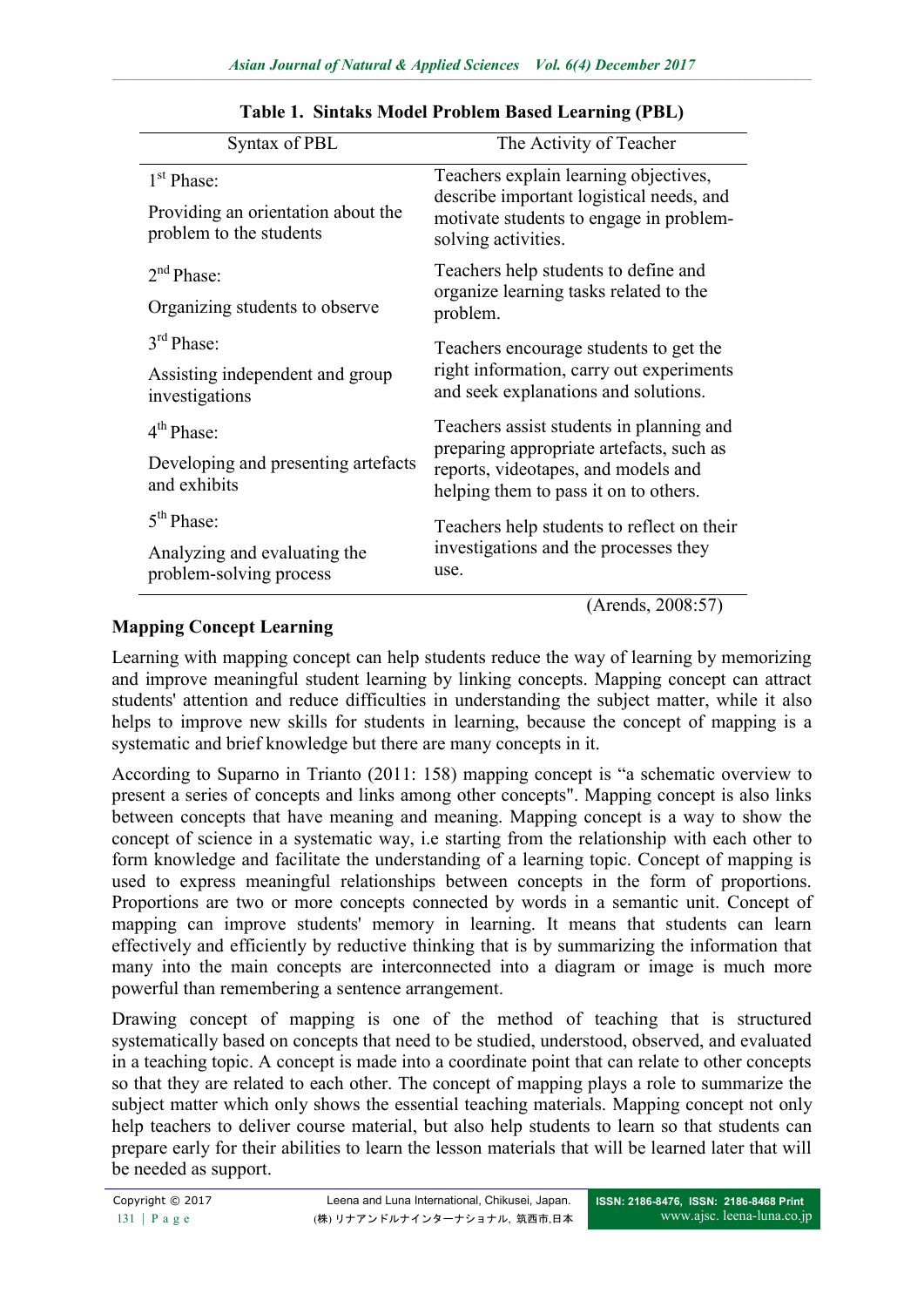# **RESEARCH DESIGN**

This research applied an experimental design that aimed to determine the presence or absence of influence or effect of something caused in the sample of students. The sample taken in this research was divided into two classes, they are problem based learning (PBL) class and conventional class. In doing this research, it involves two different treatments between PBL class and conventional class. The first class is given a PBL model while the second class is explored by the conventional learning model. The research design used was design using treatment and post test.

Thus, the design of this study is as follows:

| <b>Tabel 2. Research Design</b> |           |                             |  |  |
|---------------------------------|-----------|-----------------------------|--|--|
| Class                           | Treatment | Post test                   |  |  |
| Experiment                      |           |                             |  |  |
| Control                         | X,        |                             |  |  |
|                                 |           | $(A_1, A_2, A_3, A_4, A_5)$ |  |  |

(Arikunto, 2010:125)

## **RESEARCH RESULT**

Research was conducted in SMA Negeri 3 Badar Southeast Aceh. It was to know how the effect of the Mapping Concept through different treatments in two groups of learning. The research has been done with maximum and obtained data. Data processing of test result from student learning result using Problem Based Learning model (experiment class) with conventional learning model (control class) was processed for hypothesis testing. In accordance with the data analysis techniques obtained first modified into the form of frequency distribution table that is as follows:

# **Data Analysis**

 $\triangleright$  Class of Problem Based Learning (PBL) model

Interval  $=$  The biggest data – the smallest data

 $= 18 - 8$ 

 $= 10$ 

The total of class  $(k)$ 

- $k = 1 + 3.3 \log n$
- k =  $1 + 3.3 \log 30$
- $k = 1 + 3.3$  (1,477)
- $k = 1 + 4,874$

$$
k = 5,874 = 6
$$

Length of class ( p )

$$
p = \frac{R}{k}
$$

$$
p = \frac{10}{6} = 1,66 \approx 2
$$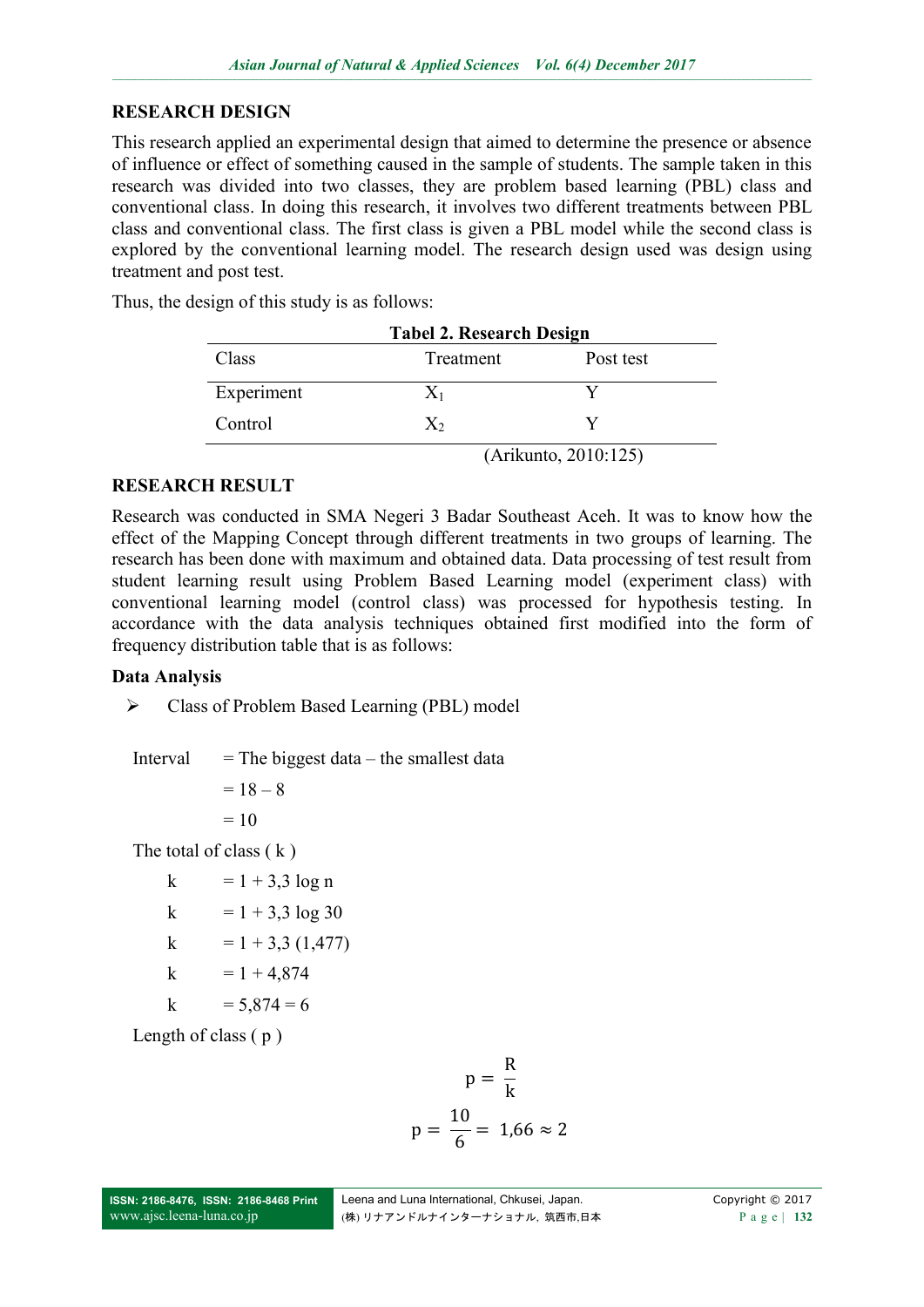| N <sub>0</sub> | <b>Interval Class</b> | $f_i$          | $\mathbf{X}_i$ | $(x_i)^2$                | $f_i x_i$ | $f_i x_i^2$ |
|----------------|-----------------------|----------------|----------------|--------------------------|-----------|-------------|
|                | $8 - 9$               | 3              | 8,5            | 72,25                    | 25,5      | 216,75      |
| $\overline{2}$ | $10 - 11$             | $\overline{4}$ | 10,5           | 110,25                   | 42        | 441         |
| 3              | $12 - 13$             | 8              | 12,5           | 156,25                   | 100       | 1250        |
| $\overline{4}$ | $14 - 15$             | 8              | 14,5           | 210,25                   | 116       | 1682        |
| 5              | $16 - 17$             | 5              | 16,5           | 272,25                   | 82,5      | 1361,25     |
| 6              | $18 - 19$             | $\overline{2}$ | 18,5           | 342,25                   | 37        | 684,5       |
|                | <b>Total</b>          | 30             | -              | $\overline{\phantom{a}}$ | 403       | 5635,5      |

**Table 3. Frequency Distribution of PBL Class ( X1)**

## a. The average value

$$
\overline{X} = \frac{\sum f_1 X_1}{\sum f_1}
$$

$$
\overline{X} = \frac{403}{30} = 13,43
$$

## b. Standard Deviation

$$
S_1^2 = \frac{n \sum f_1 X_1^2 - (\sum f_1 X_1)^2}{n (n-1)}
$$
  

$$
S_1^2 = \frac{30 (5635.5) - (403)^2}{30 (30 - 1)}
$$
  

$$
S_1^2 = \frac{169065 - 162409}{30 (29)}
$$
  

$$
S_1^2 = \frac{6656}{870}
$$

 $S_1 = \sqrt{7,650} = 2,765$ 

 $\triangleright$  Conventional Class

Interval  $=$  The biggest data – the smallest data  $= 14 - 5$  $= 9$ The total of class ( k ) k  $= 1 + 3.3 \log n$ k =  $1 + 3,3 \log 30$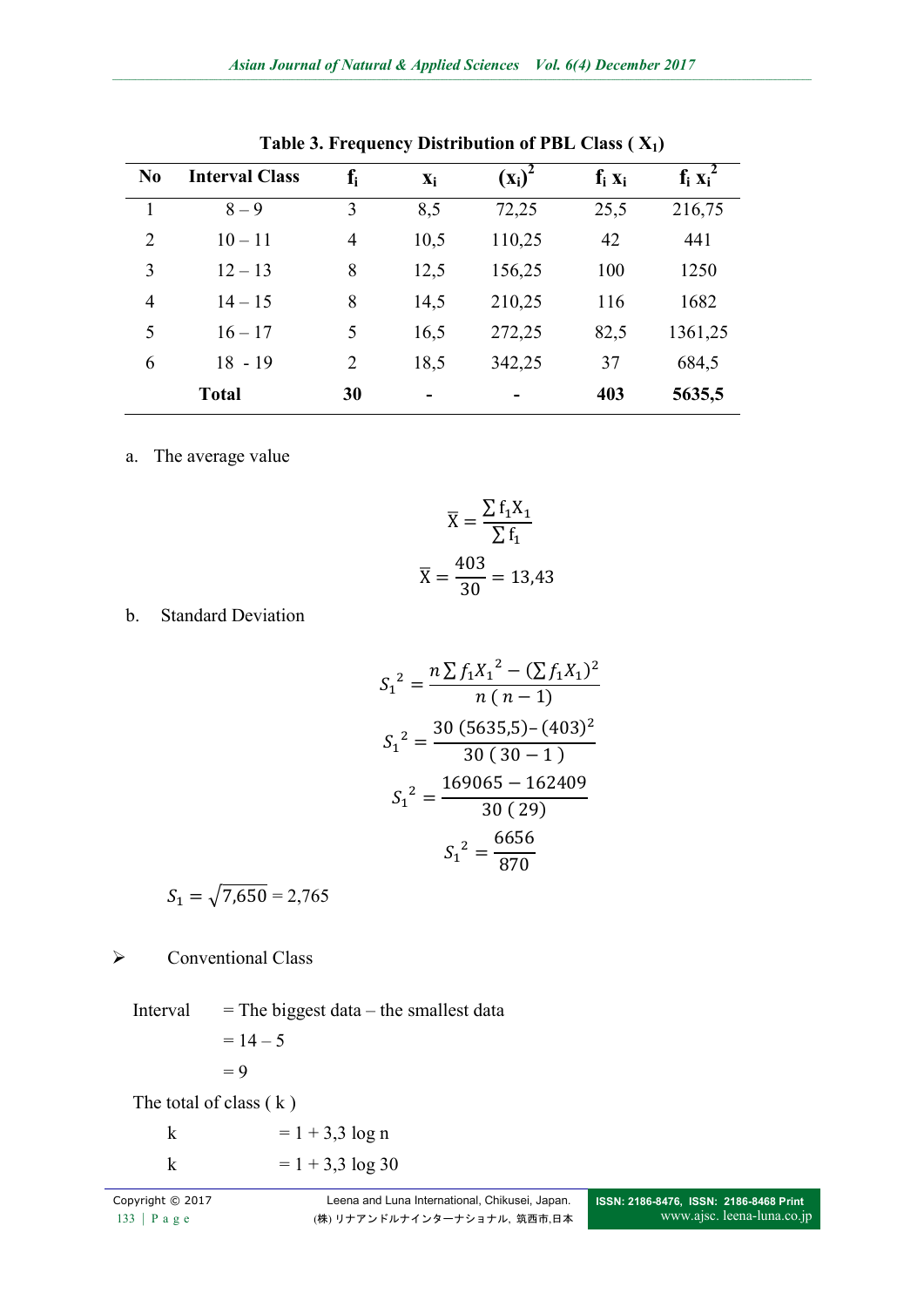| k | $= 1 + 3.3 (1.477)$ |
|---|---------------------|
| k | $= 1 + 4,874$       |
| k | $= 5,874 \approx 5$ |

the length of class ( p )

$$
p = \frac{R}{k}
$$
  

$$
p = \frac{9}{6} = 1.5 \approx 2
$$

| N <sub>0</sub> | <b>Interval Class</b> | $f_i$          | $\mathbf{X}_i$ | $(\mathbf{x}_i)$ | $f_i x_i$ | $f_i x_i^2$ |
|----------------|-----------------------|----------------|----------------|------------------|-----------|-------------|
|                | $5-6$                 | $\overline{4}$ | 5,5            | 30,25            | 22        | 121         |
| $\overline{2}$ | $7 - 8$               | 6              | 7,5            | 56,25            | 45        | 337,5       |
| 3              | $9 - 10$              | 7              | 9,5            | 90,25            | 66,5      | 631,75      |
| $\overline{4}$ | $11 - 12$             | 9              | 11,5           | 132,25           | 103,5     | 1190,25     |
| 5              | $13 - 14$             | $\overline{4}$ | 13,5           | 182,25           | 54        | 729         |
|                | <b>Total</b>          | 30             |                |                  | 291       | 3001        |

**Table 4. Frequency Distribution of Conventional Class ( X2)**

a. The average value

$$
\overline{X} = \frac{\sum f_1 X_1}{\sum f_1}
$$

$$
\overline{X} = \frac{291}{30} = 9,70
$$

b. Standard Deviation

$$
S_2^2 = \frac{n \sum f_i X_i^2 - (\sum f_i X_i)^2}{n (n-1)}
$$
  
\n
$$
S_2^2 = \frac{30 (3001) - (291)^2}{30 (30 - 1)}
$$
  
\n
$$
S_2^2 = \frac{90030 - 84681}{30 (29)}
$$
  
\n
$$
S_2^2 = \frac{5349}{870}
$$

$$
S_2 = \sqrt{6,148} = 2,479
$$

[www.ajsc.leena-luna.co.jp](http://www.ajssh.leena-luna.co.jp/)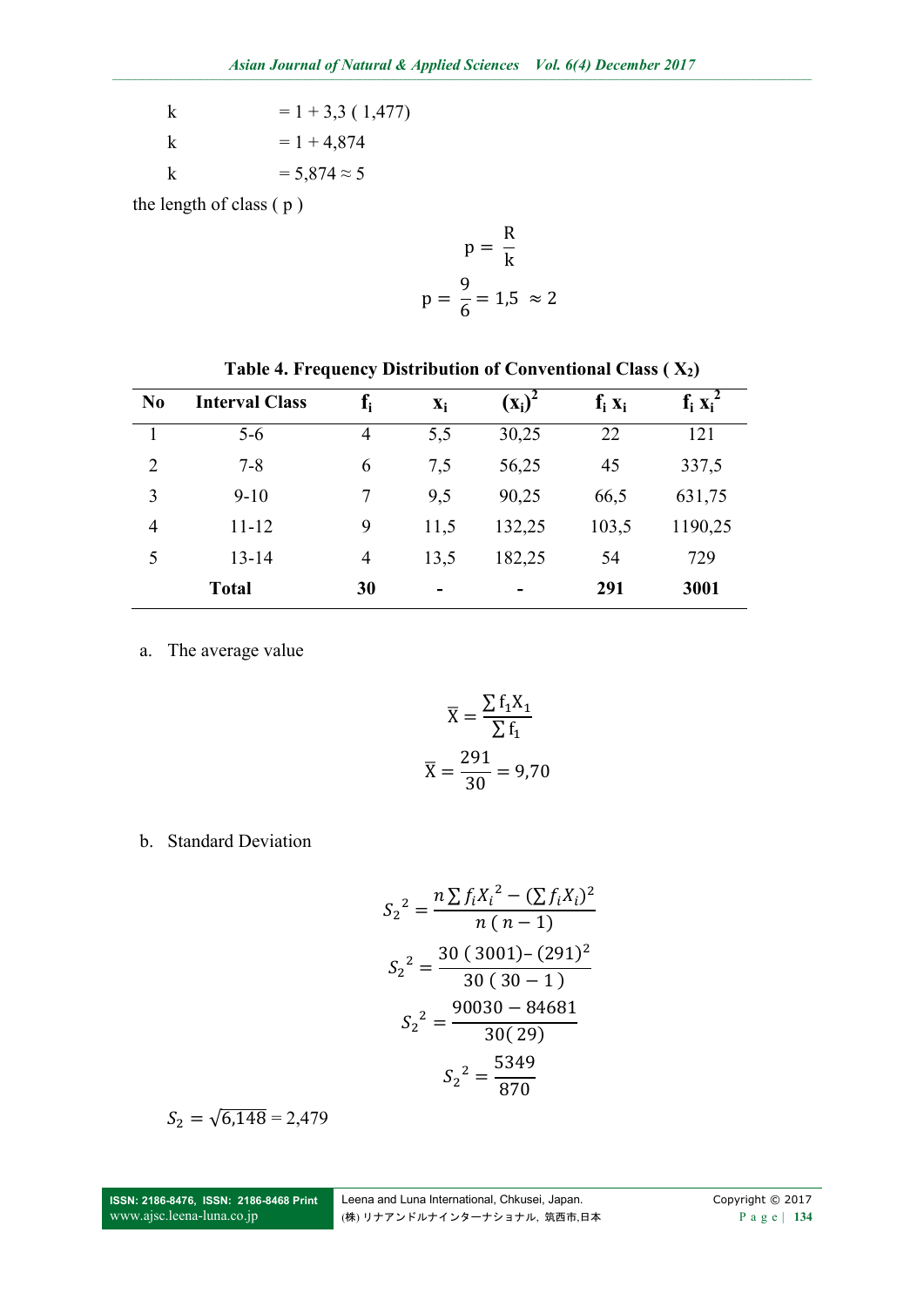# **DISCUSSION**

From the process of data tabulation and data analysis until the hypothesis testing, it was obtained that the problem solving skills of Physics Education students taught by Problem Based Learning is better than the ability of problem solving Physics Education students taught by Conventional learning. From the results of research obtained, it showed that the value of  $t_{\text{count}}$  5.86 >  $t_{\text{label}}$  1.671. So there is a significant effect between the results of Physics Education learning are taught by using the model of Problem Based Learning and student Physics Education learning outcomes taught by using conventional learning model.

In this case, it can be seen from the results of learning obtained by second semester students of SMA Negeri 3 Badar Academic year 2014/2015 on the subject of dynamic electrical discussion taught by using Problem Based Learning model is better than the results of student learning taught by using conventional learning model . The value obtained for variable x1 (Problem Based Learning) is the highest value 18 and the lowest value 8 with the average value of 13.43 with standard deviation of 2.765 and for variable x2 (conventional) obtained the highest value 14 and the value the lowest value 5 with the average value obtained is 9.7 with standard deviation of 2.479.

From the calculation above, learning using Problem Based Learning model has a better effect in problem solving and improve student Physics Education learning outcomes compared with students' Physics Education learning outcomes using conventional learning model. The successful use of the Problem Based Learning model in learning is also inseparable from other factors. Some factors such as the teachers teaching techniques, students' interest in following the learning, the level of student intelligence, students' attention to the teacher at the time of learning, student motivation, and the condition of students also greatly affect the use of Learning-Based Learning model in learning.

# **CONCLUSION**

Based on the data analysis, it can be drawn conclusion as follows:

- 1. Student learning outcomes have been improved with Mapping Concept. The value obtained for variable x1 (Mapping Concept) was the highest value 18 and the lowest value 8 with the average value of 13.43 with standard deviation of 2.765 and for variable x2 (conventional) obtained the highest value 14 and the value the lowest value 5 with the average value obtained was 9.7 with standard deviation of 2.479.
- 2. Data analysis showed that the value of  $t_{\text{count}}$  5.86  $> t_{\text{label}}$  1.671. The t obtained was higher than that of table one. Student learning process was more creative, active, innovative, and students were increasingly happy to receive learning. There was a positive effect of students' Physics Education learning outcomes with the Concept Map.